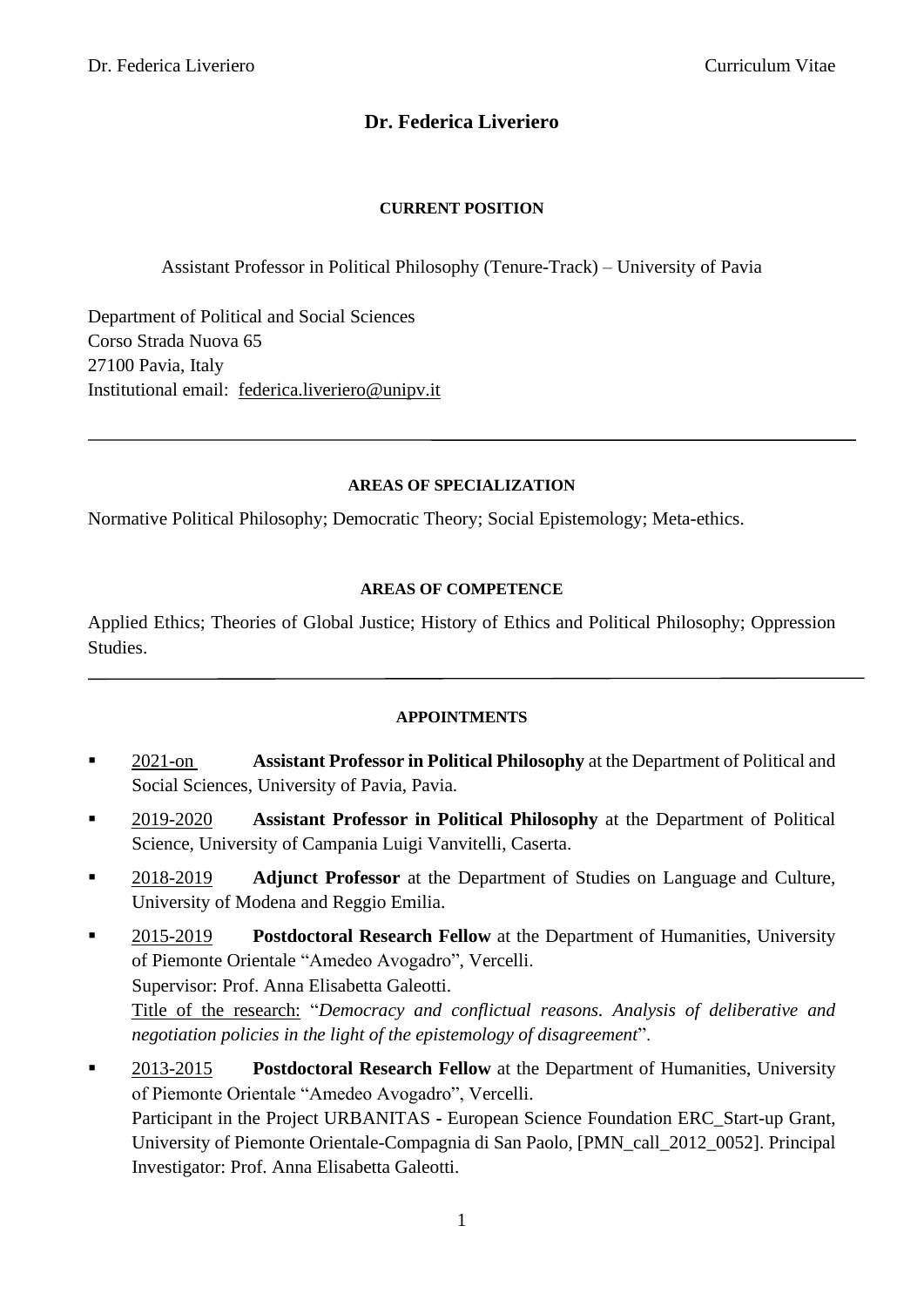Title of the research: "*The public space as a public good. Negotiation and deliberative procedures for dealing with public conflicts among members of the majority and members of disadvantaged groups*".

#### **EDUCATION**

| $2010 - 2013$ | <b>Ph.D. in Political Theory</b> (grant awarding)                                      |
|---------------|----------------------------------------------------------------------------------------|
|               | Department of Politics, LUISS Guido Carli Libera Università Internazionale degli       |
|               | Studi Sociali, Rome.                                                                   |
|               | Thesis Title: Reflective Agreement. A Nonideal Approach to Political Justification     |
|               | Supervisors: Prof. Sebastiano Maffettone, Dr. Daniele Santoro.                         |
|               | Committee: Prof. Sebastiano Maffettone (chair); Prof. Daniela Piana, Prof. Matteo      |
|               | Bianchin.                                                                              |
|               | Committee Final evaluations: Dissertation structure: excellent; Bibliographical        |
|               | References: excellent; Viva performance: excellent; Overall evaluation: excellent.     |
| $2007 - 2009$ | <b>Master Degree in Philosophy</b>                                                     |
|               | University of Piemonte Orientale "Amedeo Avogadro" - Dept. of Humanities               |
|               | Dissertation: Justice without Truth. Analysis of a Reasonable Faith in the Possibility |
|               | of an Aristocracy of All.                                                              |
|               | Supervisor: Prof. Anna Elisabetta Galeotti. External referee: Prof. Ian Carter.        |
|               | 110/110 Magna cum laude with special honor (top mark).                                 |
| $2003 - 2006$ | <b>Bachelor Degree in Philosophy</b>                                                   |
|               | University of Piemonte Orientale "Amedeo Avogadro" - Dept. of Humanities               |
|               | Dissertation: Aesthetic and Interpretation.                                            |
|               | 110/110 Magna cum laude (top mark).                                                    |

#### **VISITING POSITIONS**

| Sept-Dec 2017 | Visiting Scholar at Department of Philosophy, University of Massachusetts,<br>Lowell.                                                  |
|---------------|----------------------------------------------------------------------------------------------------------------------------------------|
| Sept-Dec 2014 | <b>Visiting Scholar</b> at Department of Philosophy, Boston College.                                                                   |
| Sept-Dec 2012 | Visiting Scholar at Department of Philosophy, University of California, San<br>Diego.<br>Research supervised by Prof. Dr. David Brink. |
|               | Sept 2011-May 2012 Visiting Scholar at Department of Philosophy, Boston College.<br>Research supervised by Prof. Dr. David Rasmussen.  |

### **PUBLICATIONS**

## **Monographs**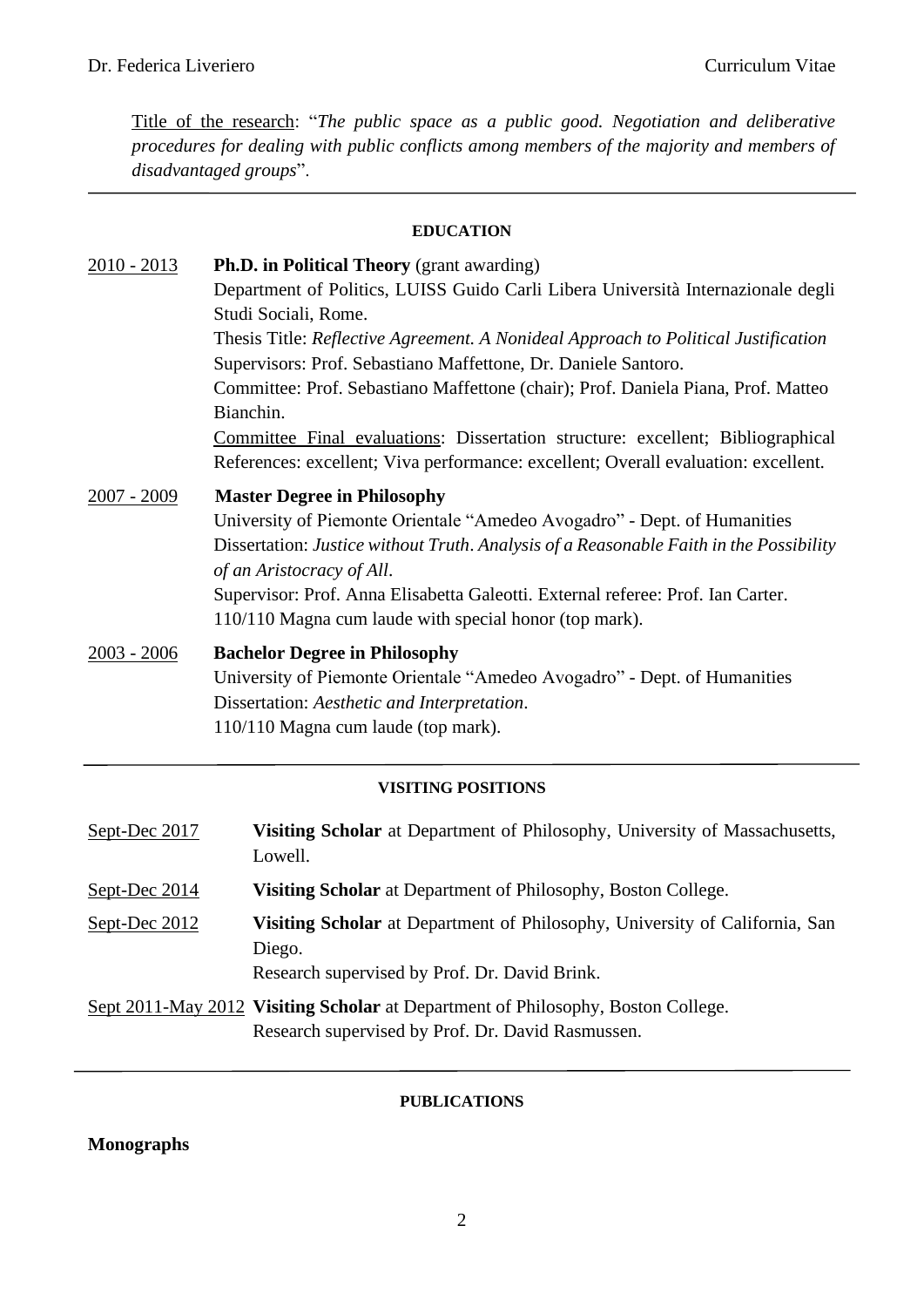- *Political Legitimacy and Disagreement. How to Justify Political Decisions in a Pluralistic World*, under contract with Springer, submitted in June 2021.
- *Decisioni pubbliche e disaccordo. Giustificazioni e compromessi tra pari epistemici*, LUISS University Press, 2017.

## **Edited volumes and special issues**

- Un liberalismo per il XXI secolo: le sfide della contemporaneità, edited by Federica Liveriero and Beatrice Magni, *Quaderni di Biblioteca della Libertà*, 2019, n.1.
- *Democracy and Diversity*, edited by Enrico Biale; Anna Elisabetta Galeotti and Federica Liveriero (republication of the CRISPP special issue as an edited volume, see below), Routledge, 2018.
- Special issue of *Critical Review of International Social and Political Philosophy* on "Democracy and Diversity", edited by Enrico Biale; Anna Elisabetta Galeotti and Federica Liveriero, 20 (5), May 2017.
- Forum Section of *Notizie di Politeia* on "Per una città democratica, nuovi modelli di partecipazione", edited by Enrico Biale and Federica Liveriero, XXXI, 117, May 2015.

### **Articles in peer-reviewed journals**

- 1. "L'ethos democratico tra disaccordo, scelte collettive e fiducia epistemica", in *Il disaccordo nella scienza e nella politica*, G. Bistagnino (ed.), Pisa: Pisa University Press, forthcoming.
- 2. "La post-verità e le condizioni di possibilità della politica: Hannah Arendt e John Rawls in dialogo", *Italian Society of Political Philosophy Association Annual Meeting Proceedings*, Mimesis Edizioni, forthcoming (with G Bistagnino).
- 3. "Toleration as the Balance between Liberty and Security", *The Journal of Ethics*, 25, 2021, pp. 161-179, DOI: 10.1007/s10892-021-09363-5 (con AE Galeotti).
- 4. "Epistemic Injustice in the Political Domain: Powerless Citizens and Institutional Reform", *Ethical Theory and Moral Practice*, 23(5), 2020, pp. 797-813, DOI: 10.1007/s10677-020-10097 w.
- 5. "Reasonableness as a Virtue of Citizenship and the Opacity Respect Requirement", *Philosophy and Social Criticism*, 46 (8), 2020, pp. 901–921, DOI: 10.1177/0191453720903492.
- 6. "Newey and Rawls in Dialogue: The Limits of Justification and The Conditions of Toleration", *Biblioteca della libertà*, LIV, 226, 2019, pp. 49-60, DOI: 10.23827/BDL\_2019\_3\_6.
- 7. "Legittimità democratica, giustificazioni pubbliche e parità epistemica. Una replica a Baccarini e Pasquali", *Notizie di Politeia*, XXXV, 136, 2019, pp. 215-218, ISSN 1128-2401.
- 8. "Ragioni di giustizia e stabilità politica: l'estensione del diritto di matrimonio alle coppie dello stesso sesso", *Notizie di Politeia*, XXXV, 135, 2019, pp. 191-193, ISSN 1128-2401.
- 9. "The Social Bases of Self-respect. Political Equality and Epistemic Injustice", *Phenomenology and Mind*, n. 16, 2019, pp. 90-101, DOI: 10.13128/Phe\_Mi-26076.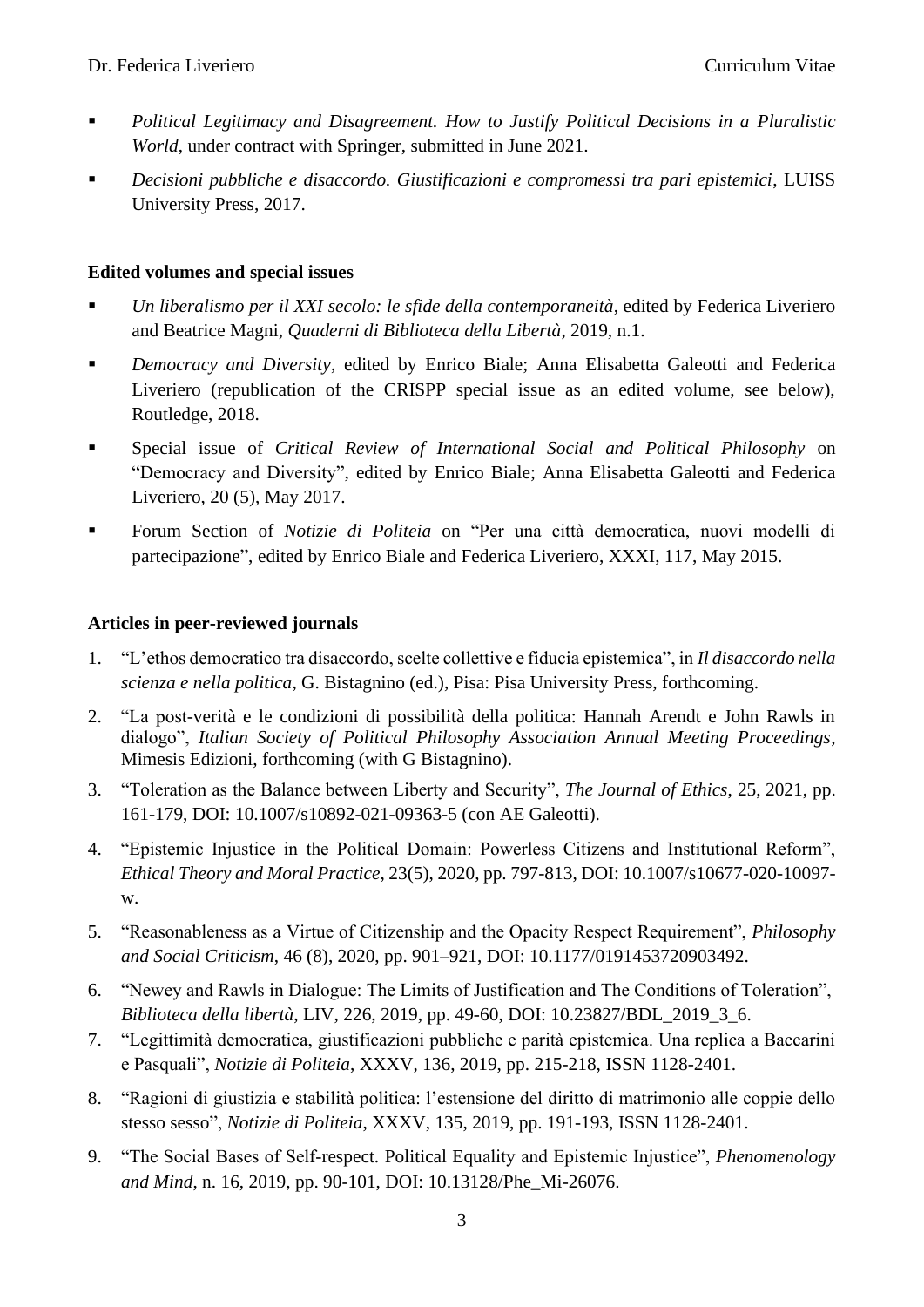- 10. "La contemporaneità di Rawls: il sottile equilibrio tra normatività e contesto politico", *Notizie di Politeia*, XXXV, 134, 2019, pp. 29-33, ISSN 1128-2401.
- 11. "Does Epistemology Matter? Political Legitimacy in the Face of Disagreement", *LPF Annals*, n. 2, 2018, pp. 1-42, ISBN 978-88-94960-00-6.
- 12. "Habermas e Rawls: due modelli di legittimità a confronto", *Biblioteca della libertà*, LII, 220, pp. 129-163, 2017, DOI: 10.23827/BDL\_2017\_3\_3.
- 13. "Proceduralism and the Epistemic Dilemma of the Supreme Courts", *Social Epistemology*, 31 (3), pp. 310-323, 2017, DOI: 10.1080/02691728.2017.1317872 (with D. Santoro).
- 14. "A Multidimensional Account of Democratic Legitimacy: How to Make Robust Decisions in a Non-Idealized Deliberative Context", *Critical Review of International Social and Political Philosophy*, 20 (5), pp. 580-600, 2017, DOI: 10.1080/13698230.2017.1328090 (with E. Biale).
- 15. "Introduction: democracy, diversity", *Critical Review of International Social and Political Philosophy*, 20 (5), pp. 529-536, 2017, DOI: 10.1080/13698230.2017.1328087 (with E. Biale; A.E. Galeotti).
- 16. "L'estensione del diritto di matrimonio alle coppie omosessuali: un argomento normativo", *Biblioteca della Libertà*, L, 214, pp. 53-68, 2015, ISSN 2035-5866.
- 17. "Epistemic Dimension of Reasonableness", *Philosophy and Social Criticism*, 41 (6), pp. 517- 535, 2015, DOI: 10.1177/0191453715576950.
- 18. "La città democratica il locus primario per la negoziazione dello spazio pubblico", *Notizie di Politeia*, XXXI, 117, pp. 70-79, 2015, ISSN 1128-2401.
- 19. "Per una città democratica, nuovi modelli di partecipazione", *Notizie di Politeia*, XXXI, 117, pp. 65-69, 2015, ISSN 1128-2401 (with E. Biale).
- 20. "Open Negotiation: The Case of Same-sex Marriage", *LPF Annals*, n. 1, 2015, pp. 1-27, ISBN 978-88-943179-7-8. **Young Researchers Prize Winner**.
- 21. "Diverse Distribution of Public Space A Public Good for Whom?", *Notizie di Politeia*, XXVI, 99, pp. 7-22, 2010, ISSN 1128-2401.

#### **RESEARCH PROJECT, GRANTS AND AWARDS**

#### **Individual Research Project**

2019-2020 **Principal Researcher** for the project *Smart, Secure and Inclusive Communities* (Grant number: AIM1813255-1) developed by the Department of Political Science "Jean Monnet" of the University of Campania and funded by the Italian Ministry of Education and University (MIUR). This project is supported by the Italian National Operational Programme on "Research and Innovation" PON (2014-2020), which is largely funded by the European Fund for Regional Development and the European Social Fund.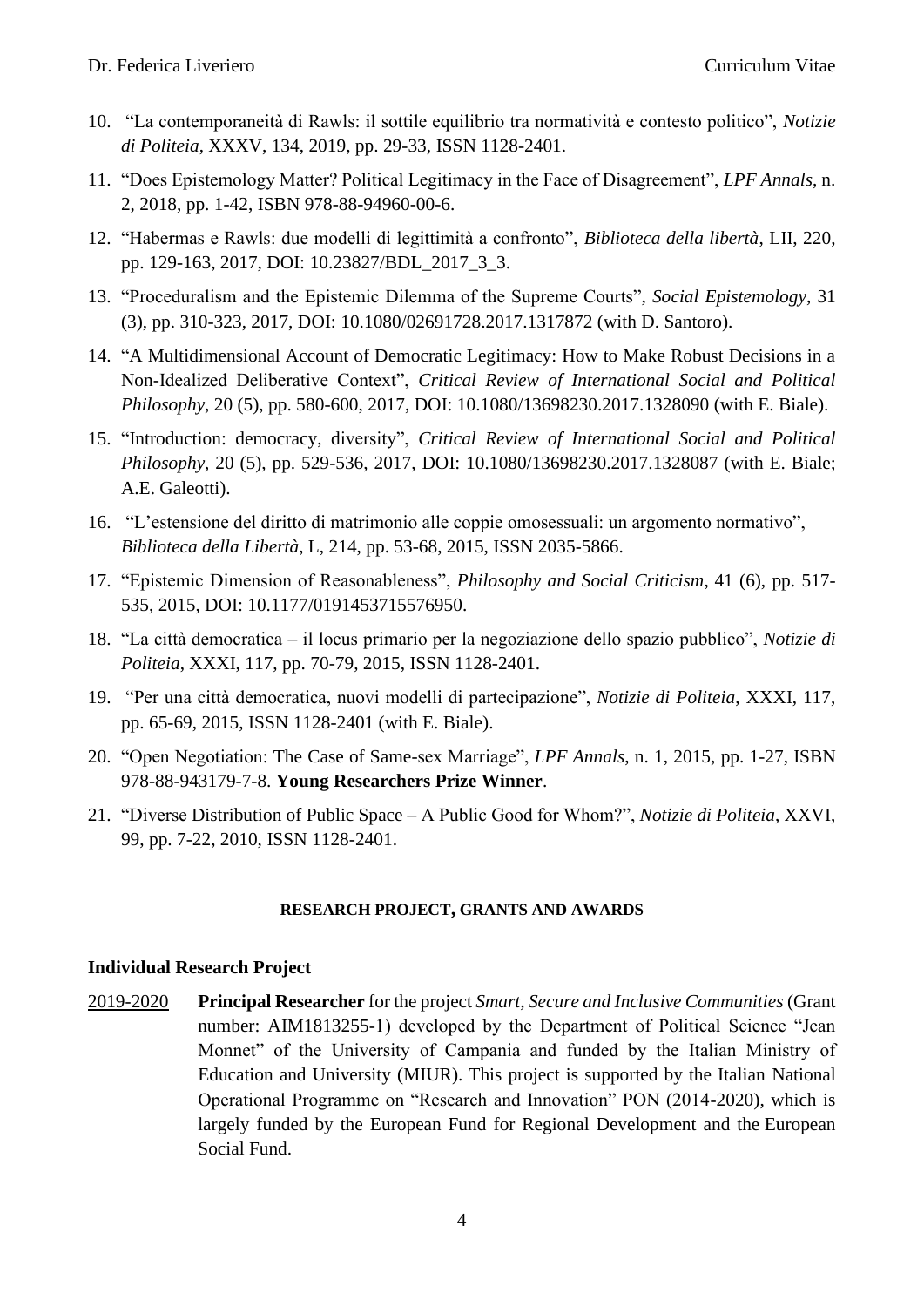### **Collaborative Research Grants**

- 2020-2023 **Project of Relevant National Interest (PRIN\_2017)** "Deceit and Self-Deception. How We Should Address Fake News and Other Cognitive Failures of the Democratic Public". ERC panel: SH\_Social Science and Humanities. Principal Investigator: Prof. Anna Elisabetta Galeotti. **Participant as research affiliate**. Research Unit of the University of Easter Piedmont, Vercelli.
- 2016-2019 **Project of Relevant National Interest (PRIN\_2015)** "*Transformation of Sovereignty, forms of "governmentality" and governance in the global era*". ERC panel: SH\_Social Science and Humanities. Scientific Coordinator: Prof. Francesco Tuccari. Head of the Unit (University of Eastern Piedmont, Vercelli): Prof. Gabriella Silvestrini **Participant as research fellow**.
- 2013-2015 **Project URBANITAS**: "Urban diversity: How to reconcile inclusion and stability in pluralistic cities". **European Science Foundation** *ERC\_Start-up Grant*, University of Piemonte Orientale-Compagnia di San Paolo, [PMN\_call\_2012\_0052]. Principal Investigator: Prof. Elisabetta Galeotti. **Participant as Junior Research Fellow** Grant: € 95.700.
- 2010-2012 **Project of Relevant National Interest (PRIN\_2008)** "*Toleration and Urban Space: what promotes integration and avoid segregation?*". Research Area: Social Sciences and Humanities. Scientific Coordinator: Prof. Salvatore Veca, Head of the Unit (University of Eastern Piedmont, Vercelli): Prof. Elisabetta Galeotti. **Participant as research affiliate**

#### **Individual Grants**

|                 | 2022 20-26 February Funding Institution: European Commission, Erasmus + Scheme for Teaching<br><b>Staff Mobility.</b><br>Teaching activity (8 hours) at the Faculty of Humanities and Social Science,<br>University of Rijeka.                                                                                                                                                  |
|-----------------|---------------------------------------------------------------------------------------------------------------------------------------------------------------------------------------------------------------------------------------------------------------------------------------------------------------------------------------------------------------------------------|
| 2013 May-August | Funding Institution: Rosselli Foundation.<br>Research activity for socio-historical and political analyses.                                                                                                                                                                                                                                                                     |
| 2012 April-June | Funding Institution: Center for Research & Documentation "Luigi Einaudi".<br>Supervision and organization of meetings among different academic<br>institutions with the aim of establishing a philosophy doctorate consortium<br>among the universities of the North-Western region of Italy. These meetings<br>have led to the constitution of the FINO Ph.D. Program in 2013. |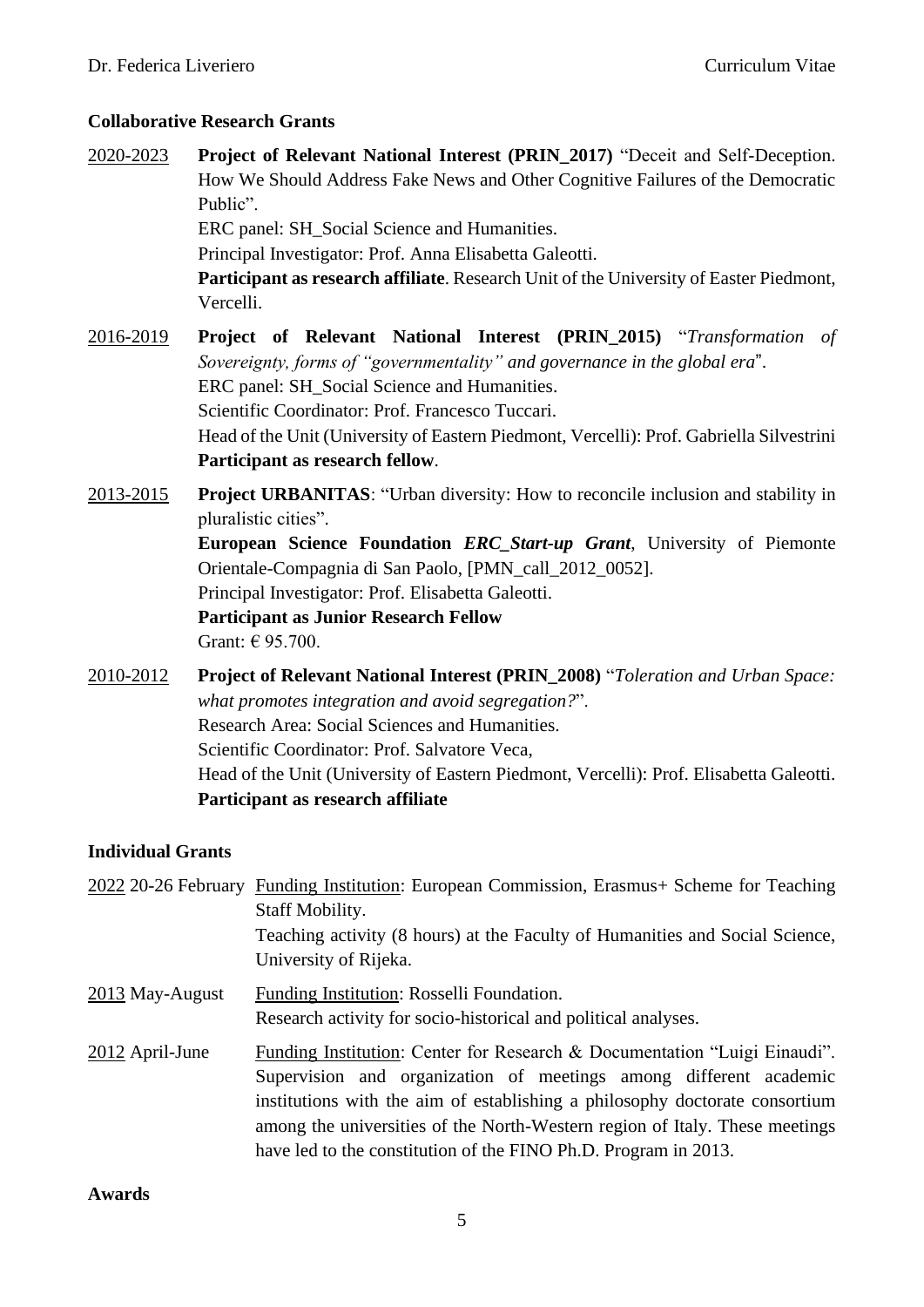- 2016 **SIFA** (Italian Society for Analytic Philosophy) **Young Scholar Prize** for the best paper ("What are the democratic bases of equality? Epistemic parity and political disagreement") presented in the area of practical philosophy by a young scholar at the XII SIFA Conference, 5-7 September 2016, Pistoia.
- 2015 **Young Researchers Prize Winner**, *«Biblioteca della libertà»* Journal Working Papers series organized by the *Laboratory of Comparative Politics and Public Philosophy*, for the article "Open Negotiation: The Case of Same-sex Marriage".

#### **Other Qualifications**

- 2020-on **Member of the Board of Teachers of the PhD Consortium in Philosophy FINO** (Northwestern Italian Philosophy Consortium)
- 2018 **Italian National Qualification** (ASN) for Associate Professorship in Political Philosophy received on 06/09/2018.
- 2018-2020 **Member of the Steering Committee** of the Italian Society for Analytic Philosophy (SIFA).
- 2021-2024 **Member of the Steering Committee** of the Italian Society for Women in Philosophy (SWIP).

#### **WORK IN PROGRESS**

1. "Compromise Among Unbalanced Forces: The Role of Parties in Mitigating the Effects of Asymmetrical Relations of Power", draft (with Enrico Biale).

#### **TEACHING EXPERIENCES**

- 2021-2022 **Lecturer**, Department of Social and Political Science University of Pavia B.A. Course: Equality, Democracy and Epistocracy (20 hours, 3 CFU) M.A. Course: Public Ethics (40 hours, 6 CFU)
- 2020-2021 **Lecturer**, Department of Social and Political Science University of Pavia M.A. Course: Public Ethics (40 hours, 6 CFU)
- 2020-2021 **Lecturer**, Department of Political Science University of Campania Luigi Vanvitelli M.A. Course: Philosophy of Immigration (36 hours, 6 CFU) M.A. Course: Global Justice and Human Rights (36 hours, 6 CFU)
- 2019-2020 **Lecturer**, Department of Political Science University of Campania Luigi Vanvitelli M.A. Course: Philosophy of Immigration (36 hours, 6 CFU) Ph.D. Course:Political Philosophy (36 hours, 6 CFU)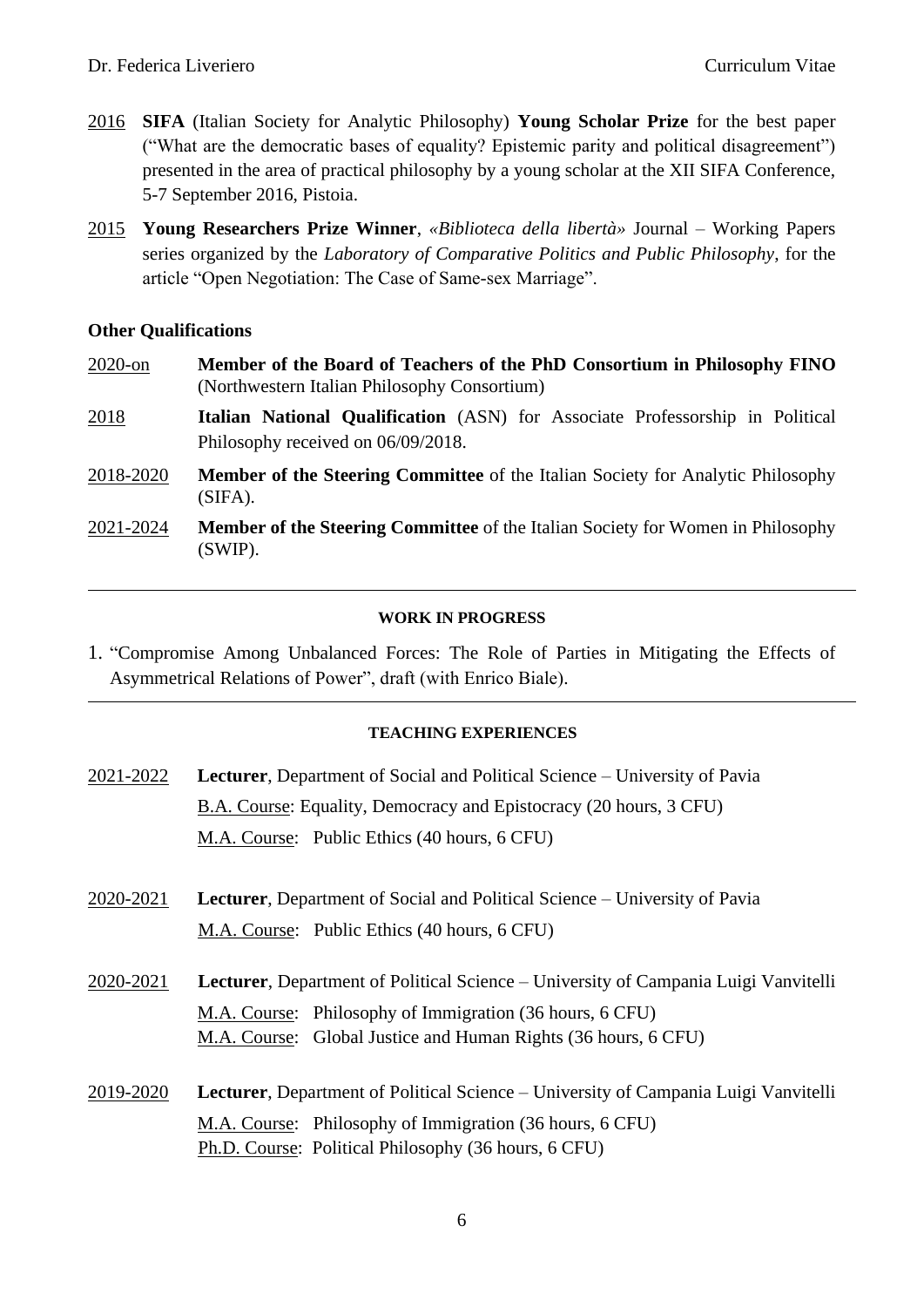- 2018-2019 **Adjunct Professor**, Department of Studies on Language and Culture, University of Modena and Reggio Emilia B.A. Course: Introduction to Philosophy of Language (54 hours, 9 CFU)
- 2012-2019 **Teaching Assistant** (weekly discussion sections of 15-20 students each, including papers grading and oral examinations) - University of Piemonte Orientale "Amedeo Avogadro"

Courses:

**Political Philosophy** (B.A. Level, 16 hours, 3 CFU): the course focuses on the tradition of contractarianism and social theory (Hobbes; Kant; Locke; Rousseau) and then looks at the contemporary theories of distributive justice (G.A. Cohen; Dworkin; Nozick; Rawls; Walzer).

**Public Ethics** (M.A. Level, 36 hours, 6 CFU): 2012/2013 topic: Political Obligation and Special Duties; 2013/2014 topic: Epistemic Democracy; 2015/2016 topic: Justification and Public Reason; 2016/2017 topic: The role of emotions for political deliberation; 2017/2018 topic: The populist challenge; 2018/2019 topic: Democratic demos and the borders challenge.

2008 **Academic Tutor** (Annual Award Winner). Academic and tutoring tasks and responsibilities involved: production of lectures; tests and exams evaluation; complete assistance and support to students on several and complex issues. Ethics and Moral Philosophy classes.

#### **STUDENTS' SUPERVISION**

#### **PH.D.**

- 2022 External referee PhD Candidate: Andrea Bruscia (University of Macerata) "Negative Freedom Revised: The Neo-Republican Approach".
- 2020 Appointed member of the Examination Board for Doctoral Thesis Defense PhD Candidate: Sylvie Bláhová (Masaryk University and FINO Consortium) – "Pluralism and Diversity: For the Sake of Equal Respect".
- 2020 External referee PhD Candidate: Neha Tayshete (LUISS Guido Carli University) "Gandhian perspective on Work Ethic for substantive distributive justice/equality".
- 2015 External Referee PhD Candidate: Natasha Kiran (University of Karachi) "The Concept of Woman and Liberation in Simone de Beauvoir's Feministic Philosophy".

## **M.A.**

- 2022 Fedele Rocco Antonio (University of Pavia)
- 2022 Maioli Paolo (University of Pavia) "Democrazia, tolleranza internazionale e analisi dei fallimenti del "export democracy": un approccio etico".
- 2021 Sison Andrea (University of Pavia) "Global Justice and the Extension of the Rawlsian Difference Principle" (co-supervisor).
- 2021 Barbieri Camilla (University of Pavia) "The Role of Collective Self-determination in the Theoretical Justification of States' Rights over Particular Territories" (co-supervisor).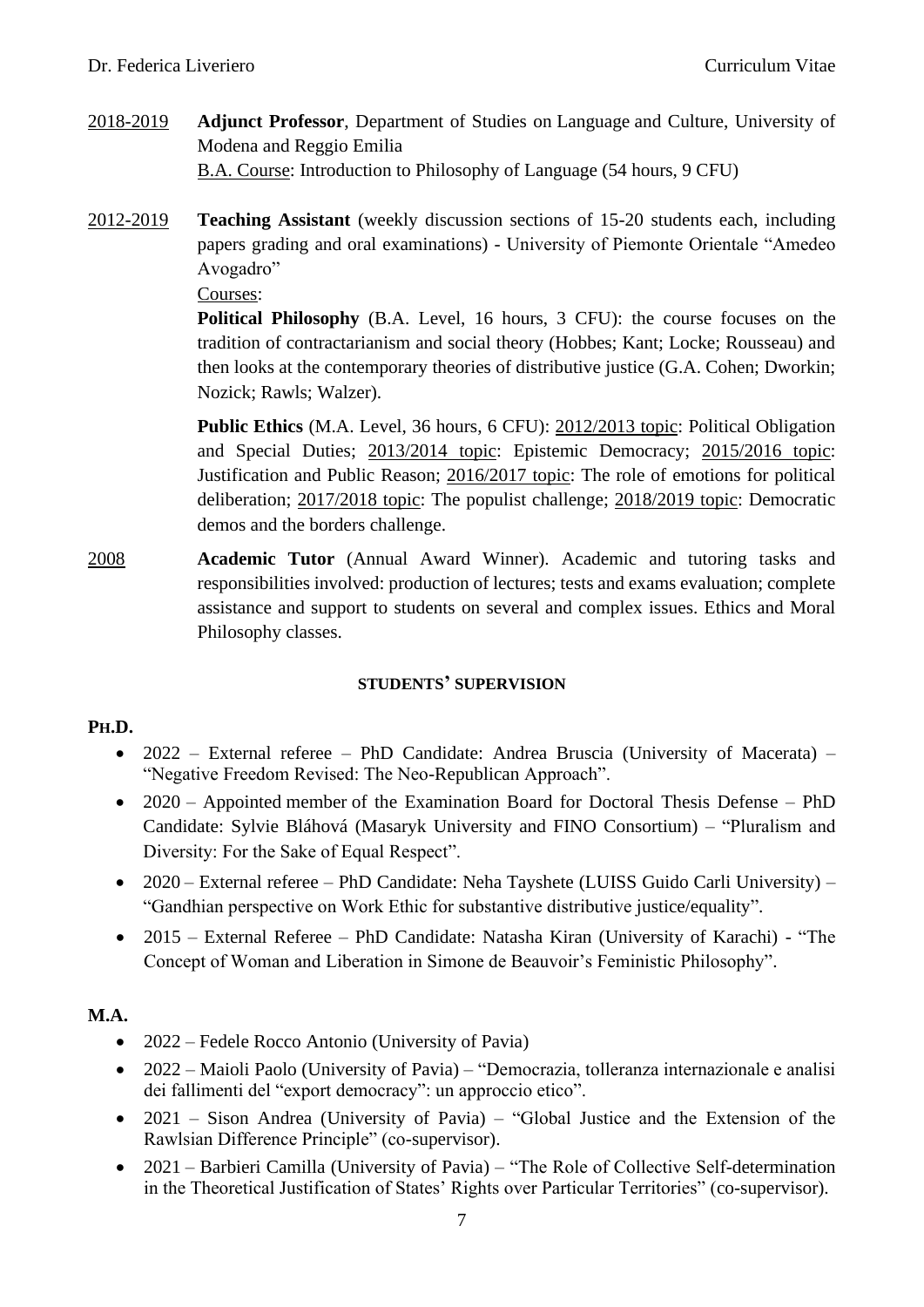- 2019 Alice Mazzone (University of Eastern Piedmont) "Democrazia deliberativa: principi teorici e applicazioni pratiche" (co-supervisor).
- 2013-14 Silvia Bacchetta (University of Eastern Piedmont) "La questione della giustizia globale" (co-supervisor).

## **B.A.**

- 2022 –Angeleri Martina (University of Pavia) "Libertà e salute pubblica ai tempi del Covid-19: come ragionare sui trade-off tra valori".
- 2021 –Montolivo Raffaele (University of Pavia) "Un dibattito politico sulla giustizia: John Rawls e Gerald Allan Cohen".
- 2021 –Pavesi Enrico (University of Pavia) "Edward Snowden: leaker or whistleblower? A normative analysis".
- 2021 –Bassetti Dario (University of Pavia) "Per una società giusta: il ruolo dell'educazione in contesti democratici pluralistici".
- 2021 Aprile Alessandra (University of Pavia) "Il ruolo dello stato in una società multiculturale, tra inclusione e tolleranza della diversità culturale".
- 2019 Federica Tamburelli (University of Eastern Piedmont) "La teoria delle passioni e la nascita dello stato moderno" (co-supervisor).
- 2018 Martino Bidese (University of Eastern Piedmont) "Rawls e Habermas in dialogo: legittimità liberale e legittimità democratica a confronto" (co-supervisor).

## **AFFILIATIONS**

**ASPP – Association for Social and Political Philosophy –** Member of the society

**FIERI – International and European Forum on Immigration Research –** Research Affiliates

**SIFP – Italian Society of Political Philosophy –** Member of the society

**SIFA – Italian Society of Analytic Philosophy –** Member of the society

**SWIP – Italian Society for Women in Philosophy** – Member of the society

## **PROFESSIONAL SERVICE**

# **Editorial Position**

- 2022-on Member of the Editorial Board of *Philosophy and Social Criticism*.
- October 2021-on Member of the Editorial Board of *Aphex* an online peer-reviewed journal on Analytical and Philosophical Explanation. ISSN: 2036-9972.
- 2020-on Managing Editor of *Biblioteca della Libertà*.
- 2016-on Member of the Editorial Board of *Biblioteca della Libertà*, a peer-reviewed journal that publishes academic articles concerning political theory, political science and legal theory. Website:<http://www.centroeinaudi.it/biblioteca-della-liberta/il-progetto-bdl.html>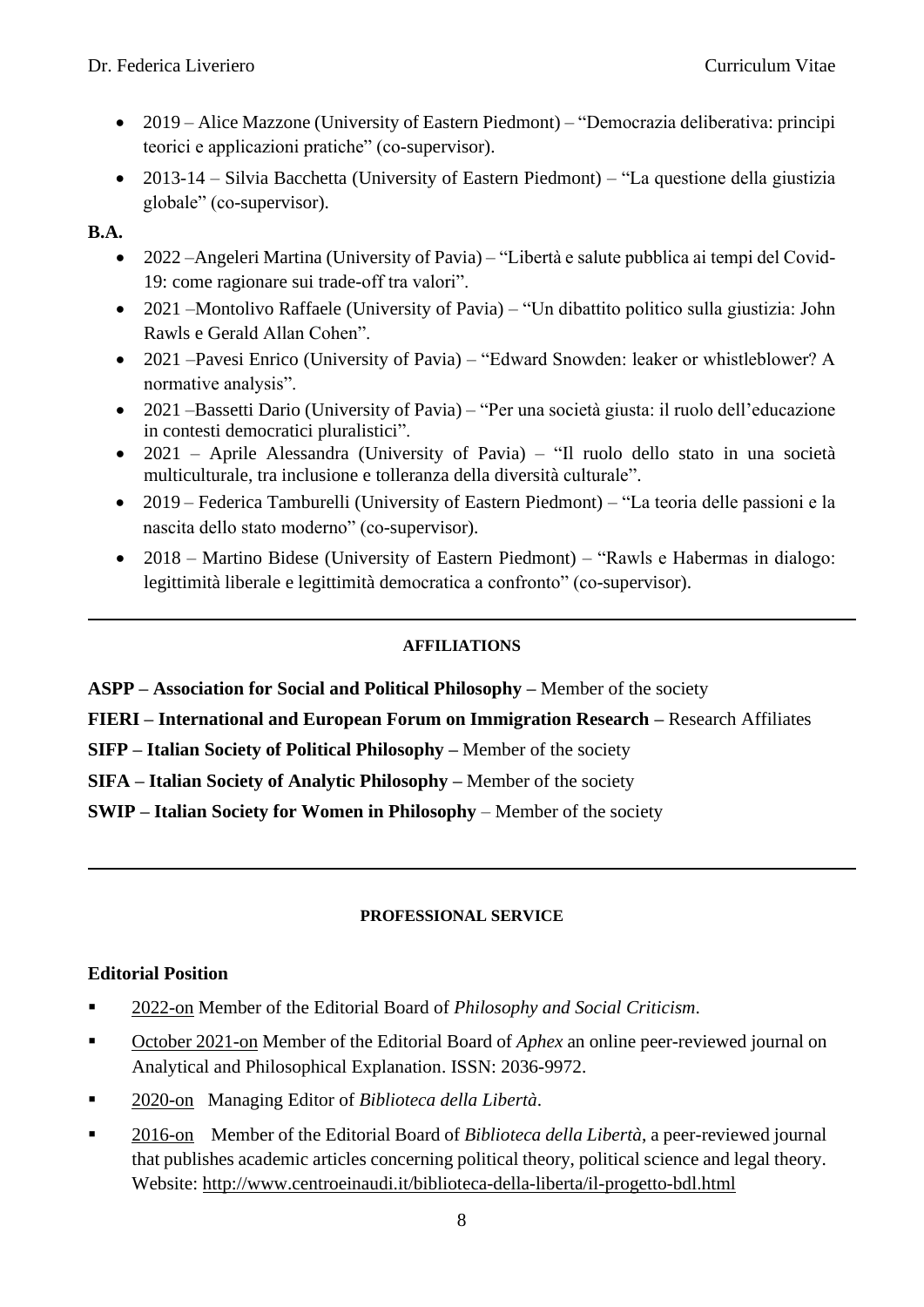■ 2019-on Assistant editor of *Argumenta*, the journal of the Italian Society for Analytic Philosophy (SIFA).

### **Referee Work**

- Reviewer for: *American Political Science Review* (2), *Argumenta, Biblioteca della Libertà* (4), *Critical Review of International Social and Political Philosophy* (3), *Educational Philosophy and Theory*, *Ethics & Global Politics*, *Ethics & Politics*, *Ethics, Politics & Society*, *Ethical Theory and Moral Practice* (3), *Italian Journal of Political Philosophy*, *Journal of the American Philosophical Association* (3), *Journal of Ethics and Social Philosophy*, *Journal of Homosexuality*, *Notizie di Politeia* (4), *Paradigmi*, *Il Pensiero*, *Philosophy and Public Issues* (3)*, Philosophy and Social Criticism* (6), *Politica & Società* (2), *Politics. Rivista di Studi Politici* (2)*, Ragion Pratica, Res Publica*, *Rivista di estetica*, *Social Epistemology, Social Theory and Practice* (2)*, Theoria*, *Theory & Psychology*.
- **Member of the Referee Committee (MA and PhD Thesis) for the Karachi University Official** Appointment.

#### **Conferences and seminars organized**

■ *Shaping the future: What Is the Role of Philosophy?* 14<sup>th</sup> Conference of the Italian Society for Analytic Philosophy (SIFA). Keynote speakers: Elizabeth Fricker (University of Oxford); Margaret Gilbert (University of California, Irvine); Dan Sperber (Institut Nicod, Paris); Sarah Stroud (University of North Carolina, Chapel Hill).

22-24 September 2021, University of Messina, Noto (SR), Italy.

- XIX Graduate Conference in Political Philosophy, Keynote speakers: Gianfranco Pellegrino (LUISS University, Rome) and Alessandra Tanesini (Cardiff University). Pavia University, September 17th and 18th 2021.
- Conference *Rational Action and Moral Agency*. Keynote Speaker: Micheal Smith (Princeton University). 11 June 2021, *VI Permanent Seminar of Practical Normativity*, Ghislieri College, Pavia (conference online).
- Conference *Dimension of Transitional Justice*. Keynote Speakers: Emanuela Ceva (University of Pavia) and Coleen Murphy (University of Illinois). 21 March 2019, *Permanent Seminar of Practical Normativity*, Ghislieri College, Pavia.
- **•** *Philosophical Perspectives*. 13<sup>th</sup> Conference of the Italian Society for Analytic Philosophy (SIFA). Keynote Speakers: Carlotta Pavese (Duke University, North Carolina); Tim Crane (Central European University, Budapest). 4-7 September 2018, University of Piemonte Orientale, Novara, Italy.
- Conference *Toleration, Security and Realism. Conference on the Political Theory of Glen Newey*. 8 June 2018, Centro Einaudi, Torino.
- Conference *Theories of Modus Vivendi*. Keynote speakers: John Horton (Keele Univeristy); Alessandro Ferrara (University of Rome "Tor Vergata"). 10 November 2017, Centro Einaudi, Torino.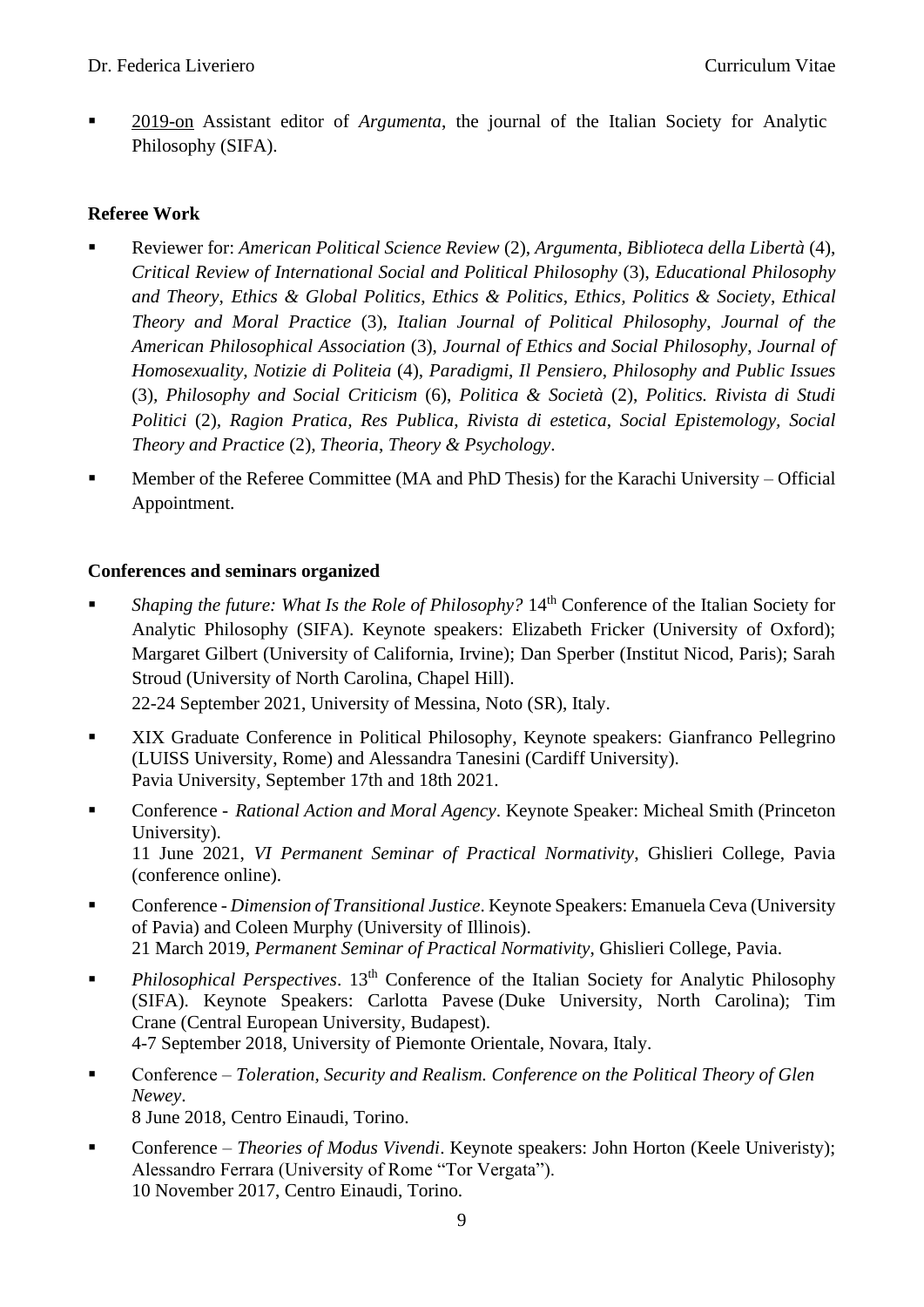- Workshop *How to deal with Disagreement: Liberal Legitimacy and Compromise*. Keynote Speakers: Enzo Rossi (University of Amsterdam); Christian Rostbøll (University of Copenhagen). 16 May 2017, in collaboration with University of Milan, Department of Political, Economic and Social Sciences and the Journal *Biblioteca della Libertà*.
- International Conference *Emotions in Politics: From Self-Knowledge to Recognition of Others*. Keynote Speakers: Christine Tappolet (University of Montreal), Fabrice Teroni (University of Geneva).

11 May 2017, University of Piemonte Orientale, Humanities Department, Vercelli.

- Workshop *Democratic Inclusion: a philosophical debate over political boundaries*. Keynote Speaker: Rainer Bauböck (European University Institute). 20 April 2017, Centro Einaudi, Torino.
- Conference *Nuove frontiere della città: spazi, diversità, conflitti*. Keynote Speakers: Antonella Besussi (University of Milan); Anna Loretoni (Sant'Anna School of Advanced Studies); Elena Pulcini (University of Florence). 2 October 2015, University of Piemonte Orientale, Humanities Department, Vercelli. Final Conference for the research project URBANITAS.
- International Workshop *An Inclusive Polis: Values, Procedures and Policies*, Keynote Speaker: Daniel Weinstock (McGill University). 9-10 April 2014. Workshop organized as an activity of the URBANITAS Project. University of Piemonte Orientale, Humanities Department, Vercelli and Fondazione Rosselli, Torino.
- 2013-2015 Member of the Committee for the organization of a yearlong *Seminar in Political Thought*, Centro Einaudi, Torino.
- 2012-2013 Seminar Series on *Public Reasons and Public Space,* University of Piemonte Orientale, Humanities Department, Vercelli.
- Mark Sachs Lecture, Annual meeting of the editorial board of the Journal *European Journal of Philosophy*, Invited Speaker: Avishai Margalit on *Why Are You Betraying Your Class?* 14-15 May 2010, University of Piemonte Orientale, Humanities Department, Vercelli

#### **CONFERENCES AND SEMINARS PRESENTATIONS**

#### **Refereed**

2021 • "Political Legitimacy and Disagreement: for a Reflective Agreement under Nonideal Circumstances", *After Justice: John Rawls' Legacy in the 21st Century*, University of Bucharest, 5-6 November (online conference due to COVID-19 emergency).

• "Democrazia social: autorità epistemiche e scelte pubbliche", *VIII Conference of The Italian Society for Social Studies of Science and Technolog*y, Trieste, June 17-19(online conference due to COVID-19 emergency).

- 2020 "Political Agency in Non-Ideal Circumstances: Democratic Equality and Epistemic Injustice", *10th European Congress for Analytic Philosophy*, August 24-28 (online conference due to COVID-19 emergency).
- 2019 "Verità, politica e amicizia tra John Rawls e Hannah Arendt", *Italian Society for Political Philosophy National Conference*, Milan, 21-23 November.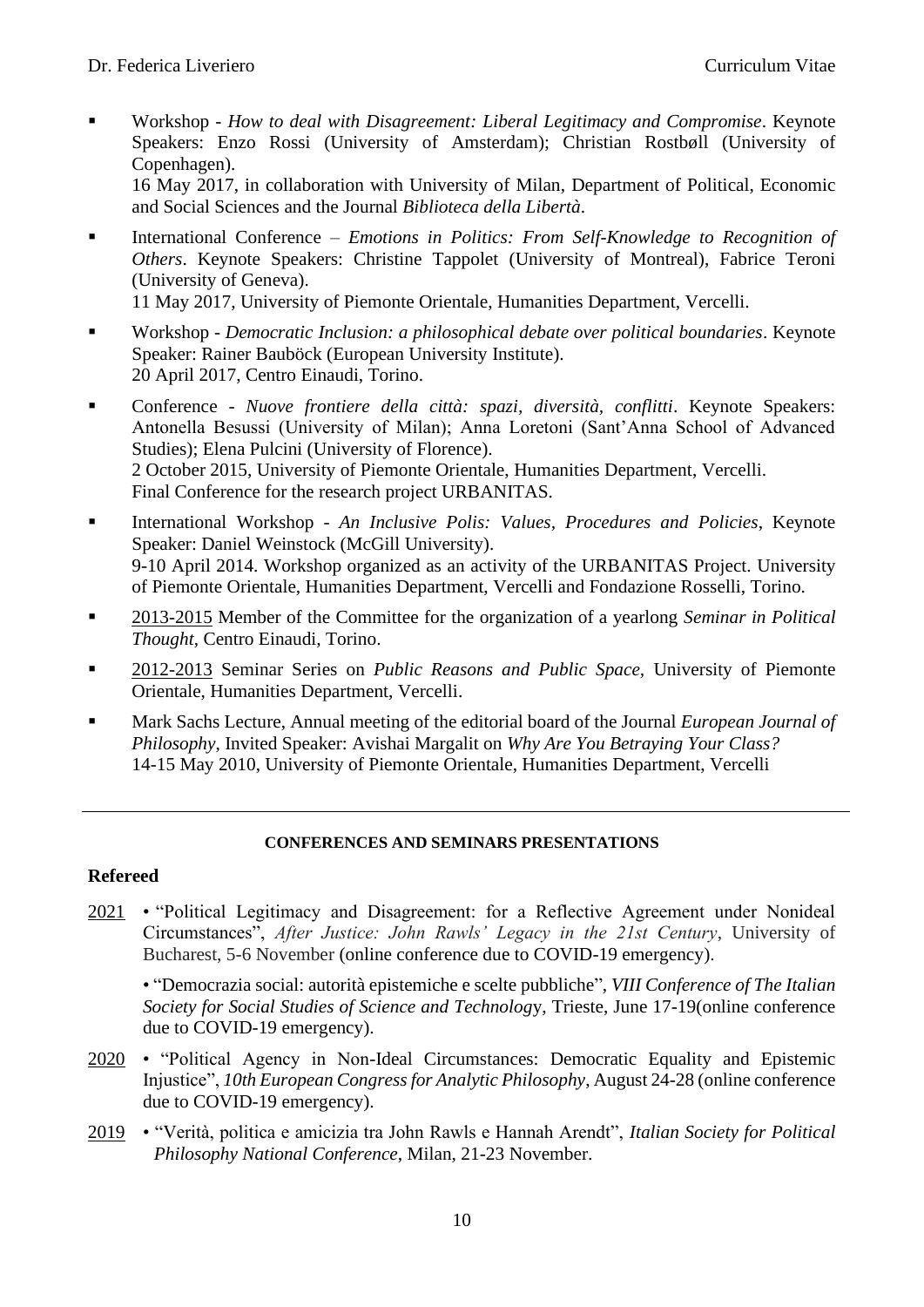• "Political Agency in Non-Ideal Circumstances: Democratic Equality and Epistemic Injustice", *Epistemic Injustice, Reasons and Agency*, SWIP-UK, Annual Conference, University of Kent, May 1-2.

2018 • "How to Deal with Disagreement: Agent-relative Reasons in Favor of Toleration", *Association for Social and Political Philosophy 2018 Annual Conference*, LUISS University and Sapienza University, Rome, June 21-23 (with Anna Elisabetta Galeotti).

• "Political Agency in Non-Ideal Circumstances: the Epistemic Dimension of Political Equality and the Epistemic forms of Injustice", *Unpacking Political Agency. Equality, Vulnerability, Discrimination*. San Raffaele Spring School of Philosophy 2018 (SRSSP 2018), University Vita-Salute San Raffaele, Milan, June 5-7.

2017 • "Compromise among unbalanced forces: the role of parties in mitigating the effects of asymmetrical relations of power", Conference - Compromise and Representation, University of Copenhagen, Copenhagen, December 12-14 (with E. Biale).

• "Political Management of Deep Disagreement: The Value of Tolerance", Second Meeting of the Permanent Seminar on Practical Normativity, Collegio Ghislieri, Pavia, March 31, (with A.E. Galeotti).

2016 • "Proceduralism and the Epistemic Dilemma of the Supreme Courts", XXX Conference of the Italian Political Science Association (SISP), University of Milan, Milan, September 15-17 (with D. Santoro).

• "What are the democratic bases of equality? Epistemic parity and political disagreement", XII SIFA Conference, Pistoia, September 5-7. **Winner of the SIFA Young Scholar Prize**.

• "What Are the Democratic Basis of Equality? Proceduralism and Epistemic Peerhood", 4th International Conference of the Group for Social Engagement Studies, Institute for Philosophy and Social Theory, University in Belgrade, Belgrade, May 4-6.

2015 • "What Are the Democratic Basis of Equality? Proceduralism and Epistemic Peerhood", VI Meetings on Ethics and Political Philosophy, University of Minho, Braga, June 8-9.

• "A dualist account of democratic legitimation: the authority shared by epistemic peers in a pluralistic society", Association for Social and Political Philosophy 2015 Annual Conference, University of Amsterdam, Amsterdam, June 25-26 (with E. Biale).

2014 • "Proceduralism and the Epistemic Dilemma of Supreme Courts", Conference - Deliberation after consensus: Democracy, epistemic quality and public discourse, Fondation Maison des Sciences de l'homme, Paris, November 20-21 (with D. Santoro).

• "The Epistemic Authority of Deliberation: The Tension between Instrumental and Procedural Account", Workshop - An Inclusive Polis: Values, Procedures and Policies, organized as an activity of the URBANITAS Project, University of Piemonte Orientale, Vercelli and Torino, April 9-10 (with E. Biale).

• "Open Negotiation: The Case of Same-sex Marriage", Association for Legal and Social Philosophy 2014 Annual Conference, Leeds University, Leeds, July 1-2.

2012 • "An Anti-Platonic Account of Moral Justification" - X Pavia Graduate Conference in Political Philosophy, University of Pavia, Pavia, September 2-3.

• "A Moderate View in Epistemology: Political Justification in Non-idealized Circumstances", Brave New World - Graduate Conference, University of Manchester, Manchester, June 27-28.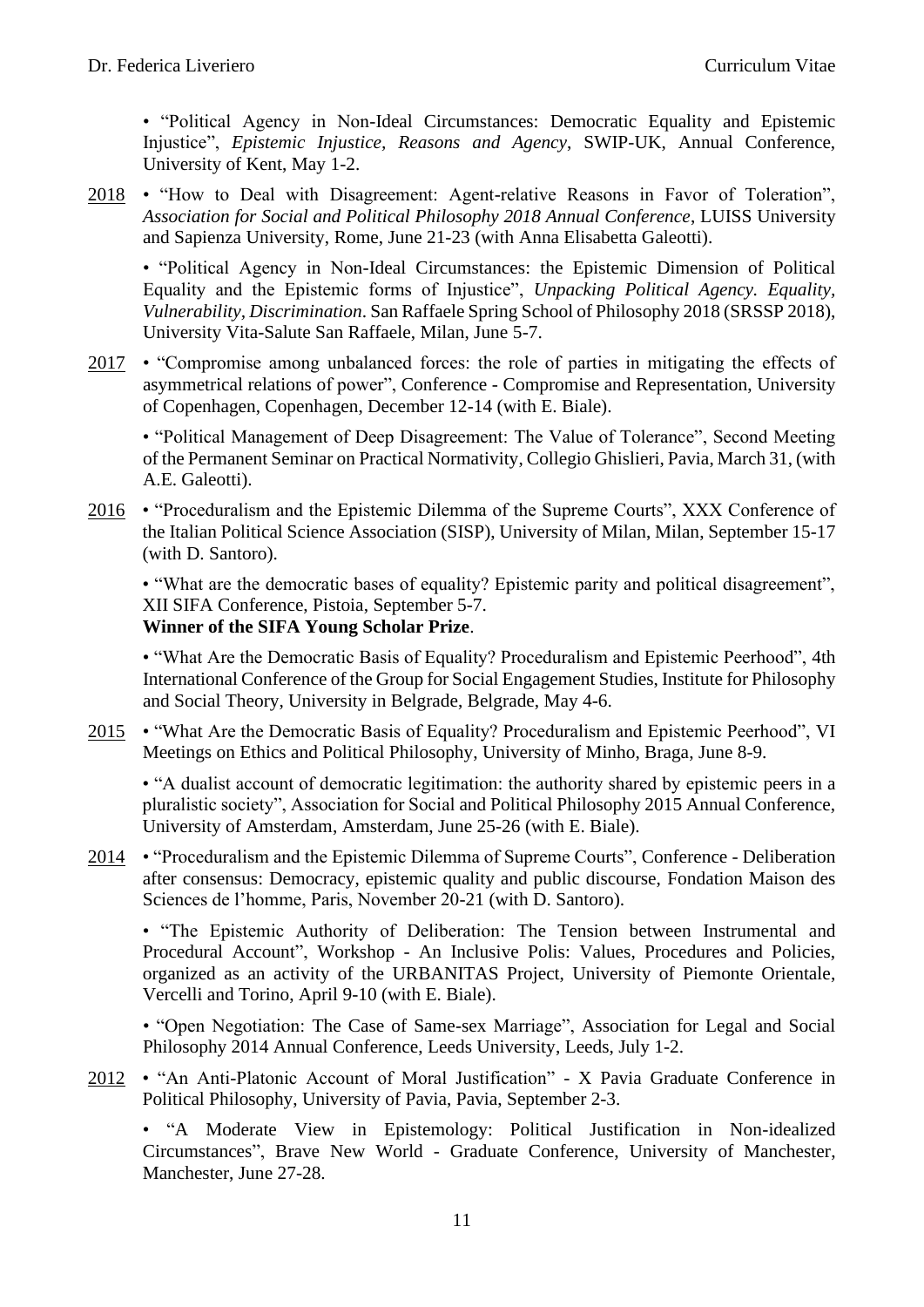#### **As invited speaker**

- 2022 Invited as Keynote Speaker at the Workshop *Democratic Equality* organized by the University of Rijeka, Faculty of Humanities and Social Science, 24-25 February 2022. Title of the presentation: "Political Agency in Non-Ideal Circumstances: Democratic Equality and the Challenge of Structural Forms of Injustice".
- 2021 Book symposium on Sofia Näsström's book *The Spirit of Democracy: Corruption, Disintegration, Renewal* (Oxford University Press 2021), invited as discussant of the book, University of Genoa, October 21<sup>st</sup>.

• "Political Legitimacy and Disagreement: in between the Co-authorship Model and Epistemic Parity", *Summer School on Equality and Citizenship*, University of Rijeka, 12-16 July 2021.

• *Il disaccordo: nella scienza e nella politica*, Seminar series organized by the Associazione nuova civiltà delle macchine, Forlì, March 25.

2020 • *Transitional Justice and Democracy*, International Research Workshop, LUISS University, Rome, June 15.

• (as a discussant) Australian Catholic University. Rome Seminar Series, *The Liberty of Individuals and The Security of Nations*, Conveners: Robert Audi (University of Notre Dame); James McLaren (ACU), Rome Campus, 12 – 14 March 2020 (\*postponed due to Covid-19 emergency).

2019 • Workshop "Democrazia vulnerabile. Potenzialità e rischi della web politics", Vita-Salute San Raffaele University, Milan, December 10-11.

• Workshop on *Equality, Sufficiency and Discrimination*, LUISS University, Rome, 14-15 February.

- 2018 Wokshop organized for celebrating 25 years from the publication of Rawls' *Political Liberalism*, Centro Studi Politeia, Milano, October 11.
	- "Agency politica e razionalità: vulnerabilità e forme strutturali di ingiustizia", *Mercoledì Filosofici del Maino*, University of Pavia, May 16.
	- "Rationality and Reasonableness in Practice: the Epistemic Basis of Political Equality", International conference on *Rationality and Reasonableness*, University of Cologne, Cologne, April 9-10.
- 2017 Workshop on "Peace beyond Justice. Compromise and Modus Vivendi", Vita-Salute San Raffaele University, Milan, March 20-21.

• "Mantenere l'integrità morale in un contesto di disaccordo profondo: il caso dell'obiezione di coscienza", *Mercoledì Filosofici del Maino*, University of Pavia, Pavia, February 8.

2015 • "La differenza e l'uguaglianza", workshop organized for the International Day Against Homophobia, Transphobia and Biphobia, University of Torino, May 16.

• "Individual Freedom and Representative Democracy. John Stuart Mill", Seminar on Political Thought, Centro Einaudi, Torino, January 29.

2014 • Lectio on Jonathan Quong *Liberalism without Perfection*, Graduate Class in Political Philosophy, Boston College, 2014 Fall Term.

• "The Epistemic Dimension of Reasonableness", Graduate Seminar, LUISS University, Rome, May 13.